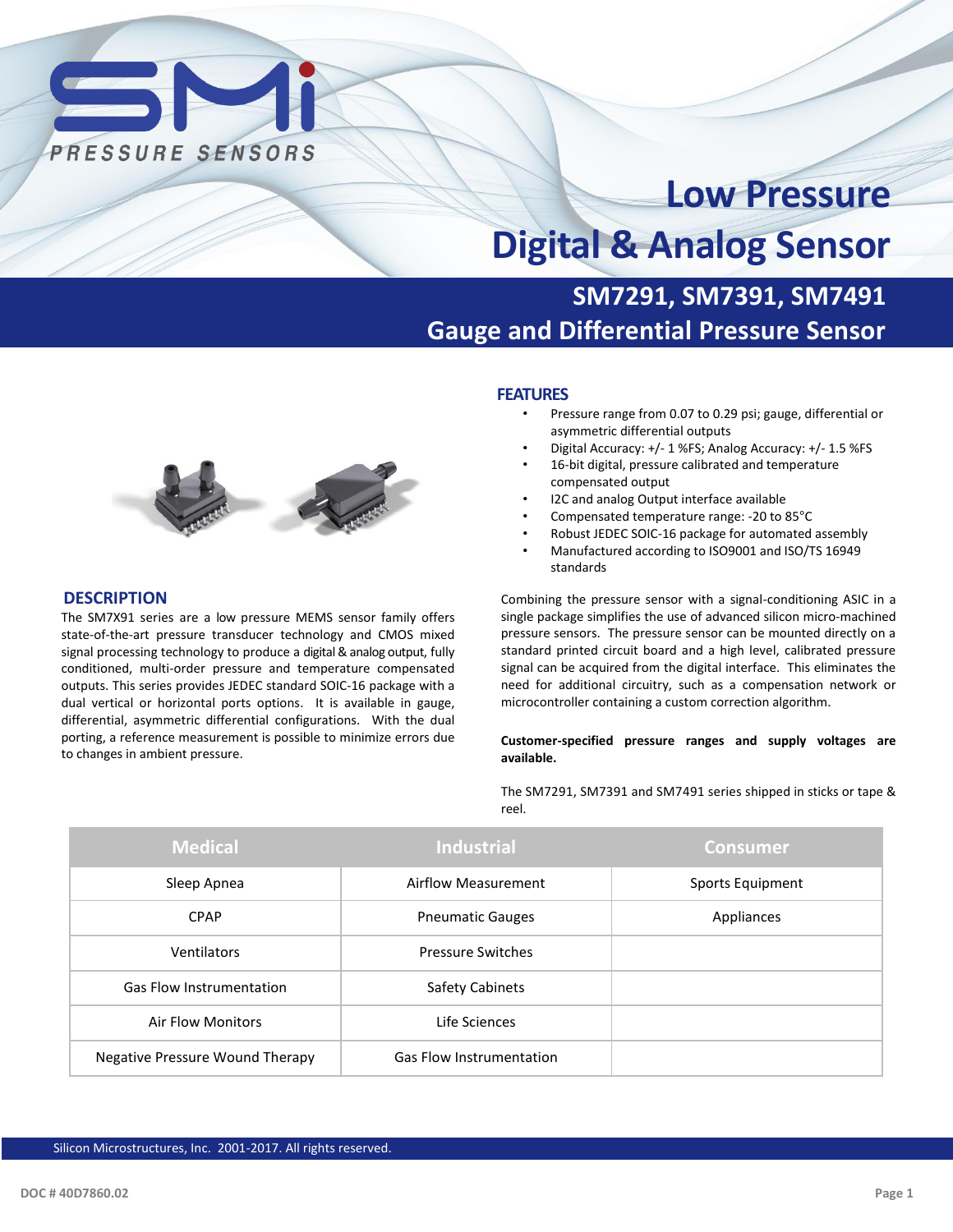

### **1. Absolute Maximum Ratings**

All parameters are specified at VDD = 3.3 V / 5.0 V supply voltage at 25°C, unless otherwise noted.

| No.           | Characteristic                       | Symbol             | Minimum | Maximum | <b>Units</b> |
|---------------|--------------------------------------|--------------------|---------|---------|--------------|
| 1             | <b>Compensated Temperature</b>       | $T_{\text{COMP}}$  | $-20$   | 85      | °C           |
| $\mathcal{P}$ | Operating Temperature <sup>(a)</sup> | $T_{_{OP}}$        | $-40$   | 105     | $^{\circ}$ C |
| 3             | (a)<br>Storage Temperature           | Т $_{\sf STG}$     | $-40$   | 125     | °C           |
| 4             | (a, c)<br>Proof Pressure             | $P_{\text{Proof}}$ |         | 1       | psi          |
| 5             | (a, d)<br><b>Burst Pressure</b>      | P<br>Burst         |         | 3       | psi          |
| 6             | Supply voltage                       | VDD.<br>MIN/MAX    | $-0.3$  | 6       | V            |
| ⇁             | Media Compatibility(a, b)            |                    |         |         |              |

#### **Notes:**

a. Tested on a sample basis.

b. Clean, dry gas compatible with wetted materials. Wetted materials include silicon, epoxy, RTV, gold and aluminum.

c. Proof pressure is defined as the maximum pressure to which the device can be taken and still perform within specifications after returning to the operating pressure range

d. Burst pressure is the pressure at which the device suffers catastrophic failure resulting in pressure loss through the device.

#### **2. ESD**

All parameters are specified at VDD = 3.3 V / 5.0 V supply voltage at 25°C, unless otherwise noted.

| No. I | <b>Description</b>                    | Condition                             | Symbol   | Min. | <b>TVD.</b> | Max. | Units |
|-------|---------------------------------------|---------------------------------------|----------|------|-------------|------|-------|
|       | <b>ESD HBM Protection at all Pins</b> | AEC Q100-002 (HBM)<br>chip level test | ESD(HBM) | -2   |             |      | kV    |

# **3. Electrical Characteristics**

All parameters are specified at VDD = 5.0 V / 3.3 V DC supply voltage at 25  $\degree$ C, unless otherwise noted.

| No. | Description                               | Symbol            | Min.      | Typ. | Max.        | <b>Units</b> |
|-----|-------------------------------------------|-------------------|-----------|------|-------------|--------------|
| 9   |                                           | $V_{DD}$          | 4.75      | 5.0  | 5.25        | $\vee$       |
|     | Supply Voltage                            |                   | 3         | 3.3  | 3.6         |              |
| 10  | Low level input voltage at Digital I/O    | $V_{IN,I2C,lo}$   | $-0.3$    |      | 0.9         | V            |
| 11  | High level input voltage at Digital I/O   | $V_{IN, I2C, hi}$ | $0.8*VDD$ |      | $VDD + 0.3$ | V            |
| 12  | Current Consumption with analog output    |                   |           | 4.5  |             | mA           |
| 13  | Current Consumption without analog output |                   |           | 3    |             | mA           |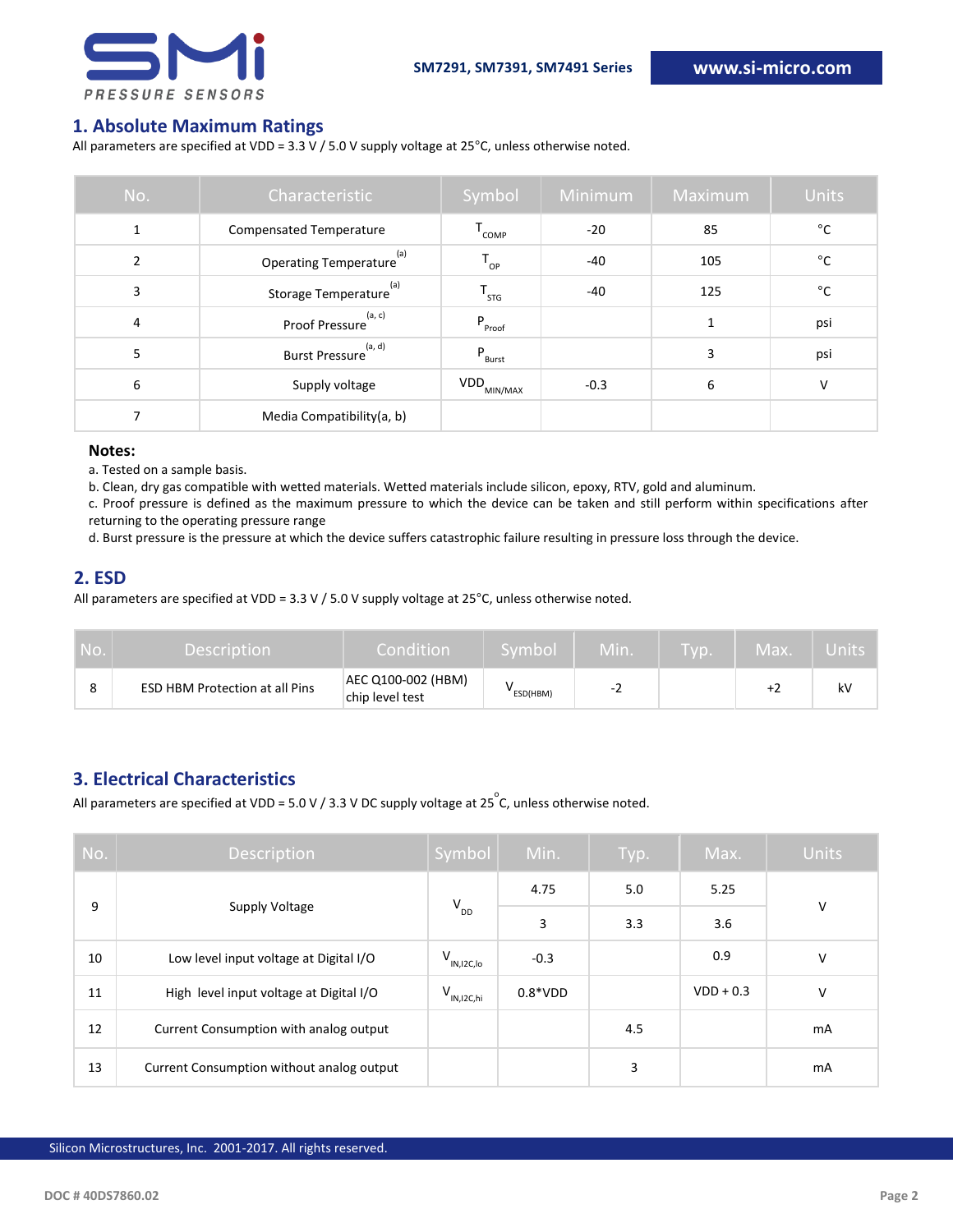

# **4. External Components**

| No. | <b>Description</b>      | Symbol | Min. | VD. | Max. | Units |
|-----|-------------------------|--------|------|-----|------|-------|
| 14  | Supply bypass capacitor | VDD    |      | 100 |      | nF    |

# **5. OPERATING CHARACTERISTICS TABLE**

All parameters are specified at VDD = 5.0 V / 3.3 V DC supply voltage at 25°C, unless otherwise noted.

| No. | Characteristic                                          | Symbol                         | Minimum | <b>Typical</b> | Maximum | Units       |
|-----|---------------------------------------------------------|--------------------------------|---------|----------------|---------|-------------|
| 15  | Digital Pressure Output $^{\circledR}$ P <sub>MIN</sub> | $\mathsf{DOUT}_\mathsf{MIN}$   |         | $-26214$       |         | Counts      |
| 16  | Digital Pressure Output $^{\circledR}$ P <sub>MAX</sub> | $\texttt{DOUT}_{\texttt{MAX}}$ |         | 26214          |         | Counts      |
| 17  | Digital Full Scale Span                                 | <b>DFS</b>                     |         | 52428          |         | Counts      |
| 18  | Resolution                                              |                                |         | 16             |         | <b>Bits</b> |
| 19  | (f, g, h)<br>Digital Output Accuracy                    | <b>DACC</b>                    | $-1$    |                | $+1$    | %FS         |
| 20  | Analog Pressure Output $^{\circledR}$ P <sub>MIN</sub>  | $\mathsf{AOUT}_{\mathsf{MIN}}$ |         | 10             |         | %VDD        |
| 21  | Analog Pressure Output <sup>@</sup> P <sub>MAX</sub>    | $\mathsf{AOUT}_{\mathsf{MAX}}$ |         | 90             |         | %VDD        |
| 22  | Analog Full Scale Span                                  | <b>AFS</b>                     |         | 80             |         | %VDD        |
| 23  | (f, g, h)<br><b>Analog Output Accuracy</b>              | AACC                           | $-1.5$  |                | $+1.5$  | %FS         |

| <b>Calibrated Pressure Ranges</b> |                                                                        |                    |                    |                                                                                  |  |  |  |
|-----------------------------------|------------------------------------------------------------------------|--------------------|--------------------|----------------------------------------------------------------------------------|--|--|--|
| No.                               | $P_{MAX}$ (psi)<br>$P_{_{\text{MIN}}}$ (psi)<br>Device Type<br>Comment |                    |                    |                                                                                  |  |  |  |
| 21                                | $SM7291 - Gauge$                                                       |                    | $+0.07$ to $+0.29$ |                                                                                  |  |  |  |
| 22                                | SM7391 - Differential                                                  | $-0.29$ to $-0.07$ | $+0.07$ to $+0.29$ | Absolute value of P <sub>MIN</sub> must match absolute value of P <sub>MAX</sub> |  |  |  |
| 23                                | SM7491 -- Asymmetric                                                   | $-0.29$ to $0$     | $0$ to $+0.29$     | Delta between $P_{MAX}$ and $P_{MIN}$ must be at least 0.07 psi                  |  |  |  |

#### **Notes:**

e. Only the typical values are shown here. However, the digital output values can be customized or changed upon request. Please refer to the tear sheet for the specific product to get updated information.

f. The accuracy specification applies across the compensated temp range. This specification includes the combination of linearity, repeatability, and hysteresis errors over pressure, temperature, and voltage.

g. Maximum 10-year total output shift < ±1%FS based on 1000 hours of HTOL testing.

h. For less demanding applications, devices with relaxed accuracy specifications are available.

**\*Custom calibration pressures and voltages are available to meet specific customer demands.**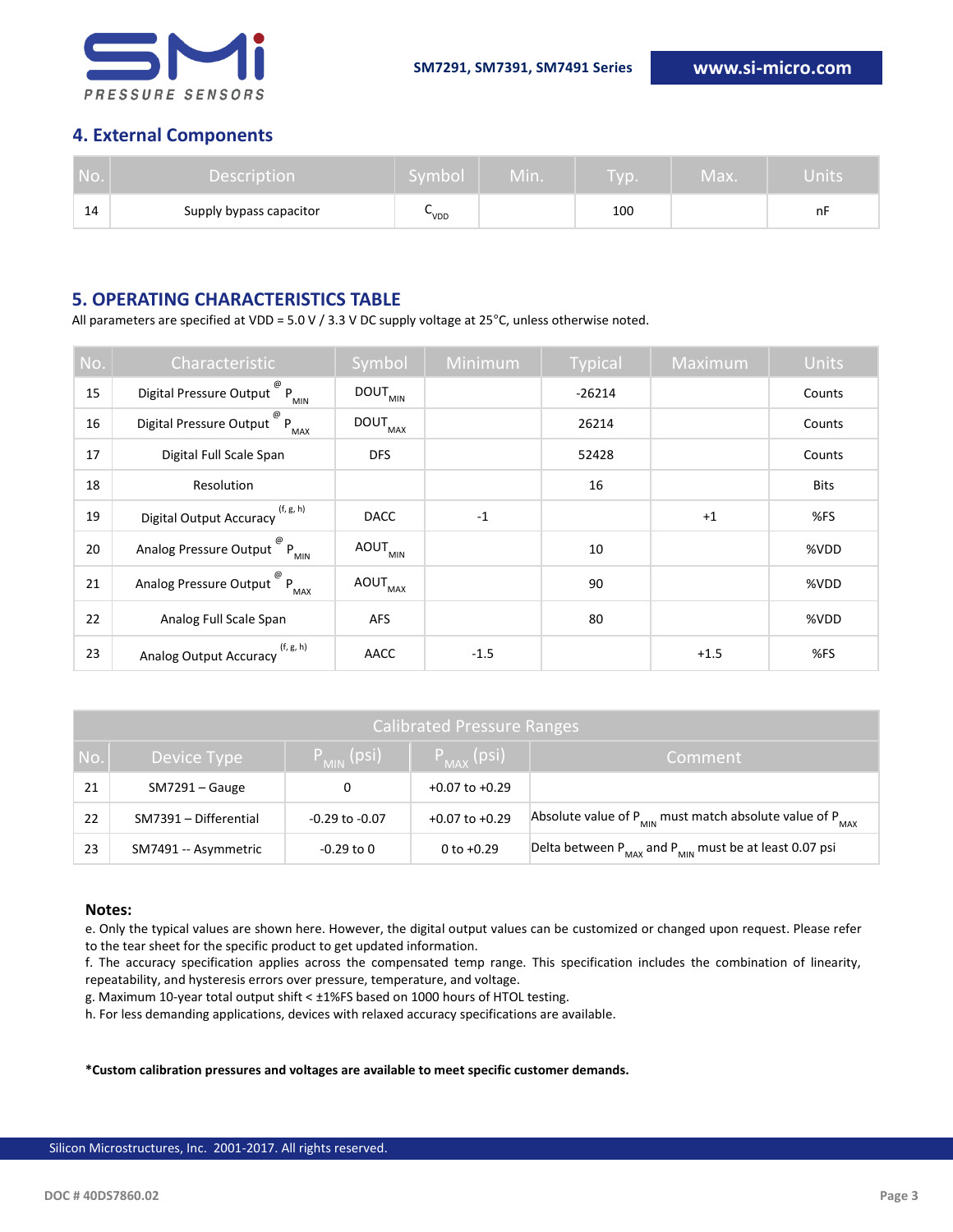

# **5. Sensor Transfer Function**

#### **Digital Pressure Transfer Function**

$$
P_{read} = P_{min} + \frac{P\_DOUT_{read} - P\_DOUT_{min}}{P\_DOUT_{max} - P\_DOUT_{min}}(P_{max} - P_{min})
$$

 $P_{min}$  and  $P_{max}$  are minimum and maximum rating pressure in specified pressure unit on the specification.

 $P\_DOUT_{min}$  and  $P\_DOUT_{max}$  are minimum and maximum digital counts on the specification.

 $P\_DOUT_{read}$  is digital reading from the output and  $P_{read}$  is the converted pressure output based on  $P\_DOUT_{read}$ .



For example, the  $P_{min}$  and  $P_{max}$  for the sensor are specified as -0.1 and +0.1 psi. The  $DOUT_{min}$  and  $DOUT_{max}$  are -26214 and +26214. So,

$$
P_{read} = -0.1 + \frac{DOUT_{read} + 26214}{52428} \times 0.2 \text{ psi}
$$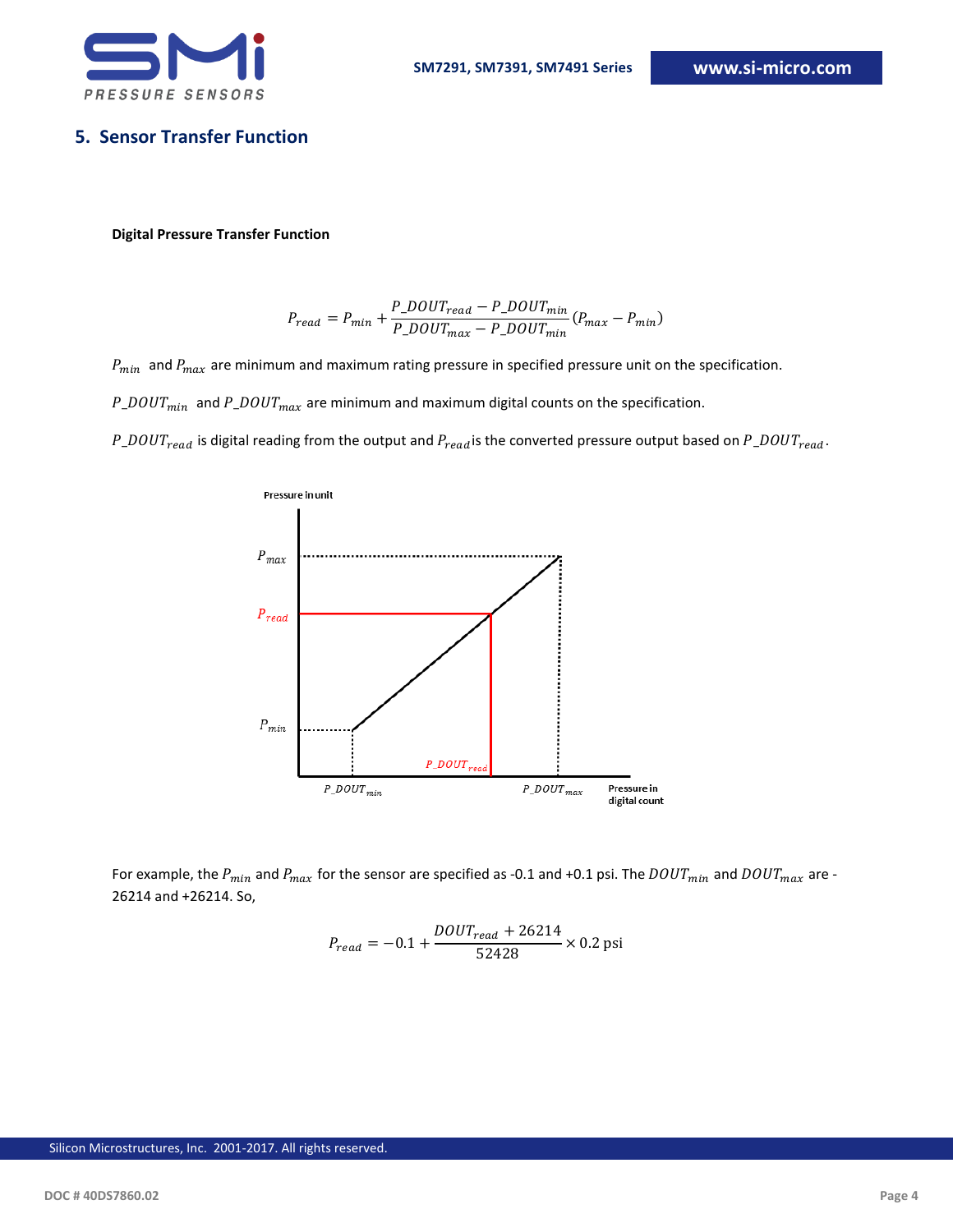

# **6. Package Dimensions**



#### **Notes:**

- All dimensions in units of [mm]
- Moisture Sensitivity Level (MSL): Level 3
- Wetted materials: Silicon, glass, gold, aluminum, copper, stainless, epoxy, mold compound.
- [B] is tube connected to bottom side of sensor die.
- [T] is tube connected to top side of sensor die. Topside pressure is positive pressure. An increase in topside pressure will result in an increase in sensor output unless otherwise noted on the tear sheet.

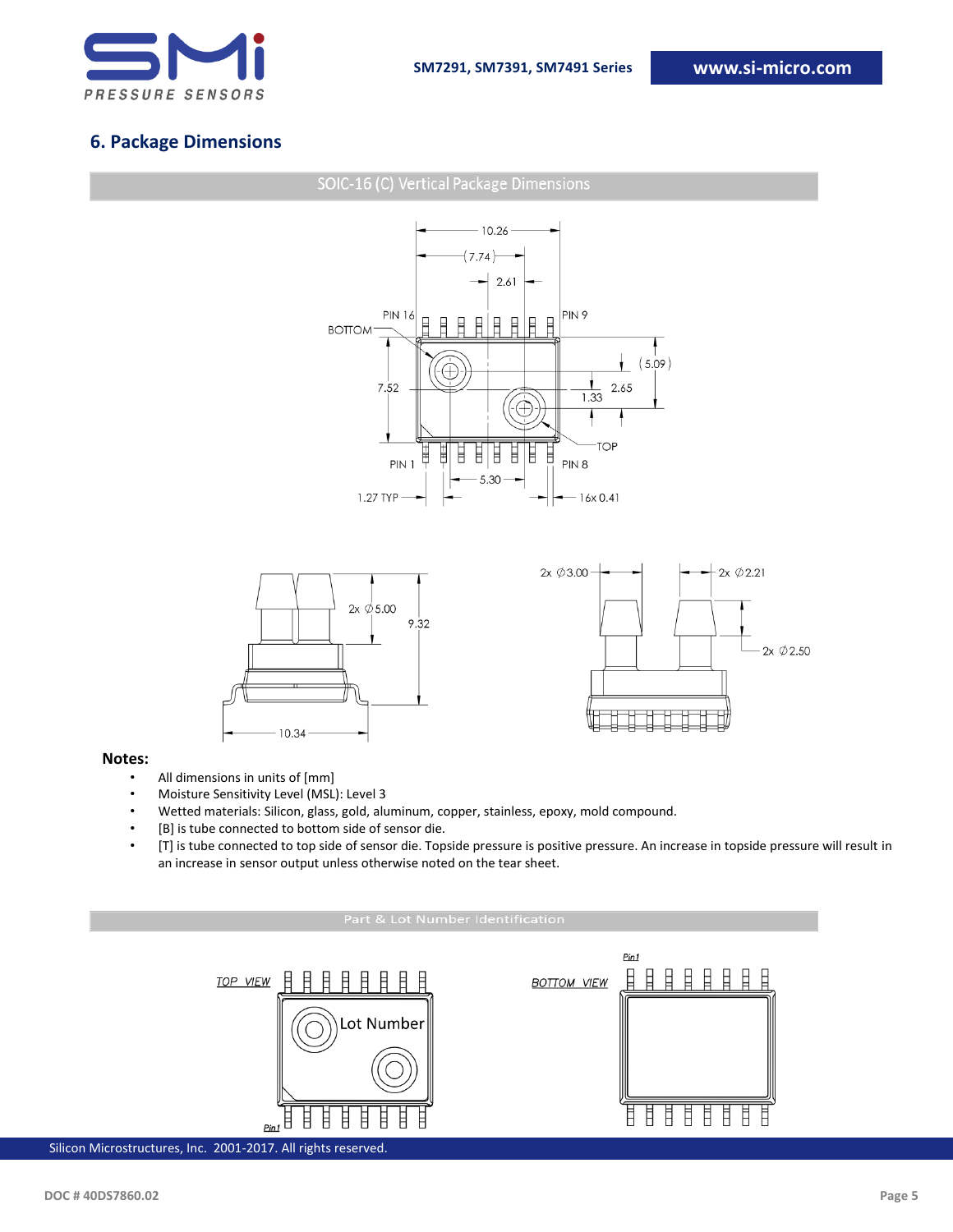

SOIC-16 Horizontal (B) Package Dimensions







### **Qualification Standards**

REACH Compliant RoHS Compliant PFOS/PFOA Compliant For qualification specifications, please contact Sales at sales@si-micro.com









Silicon Microstructures, Inc. 2001-2017. All rights reserved.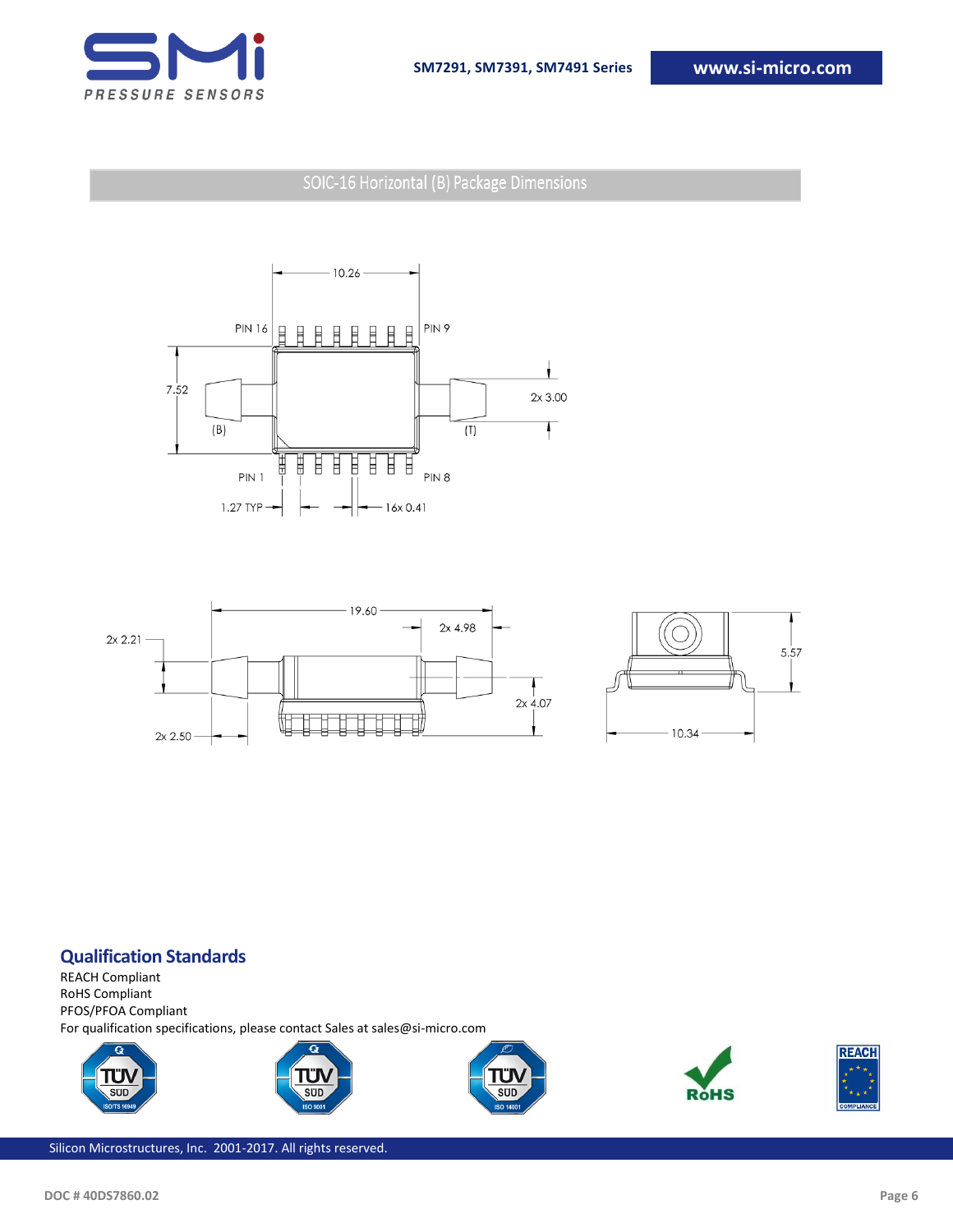

**SM7X91 + Family Applications Circuit** 



| Pin No.          | Pin function | Pin No. | Pin function |
|------------------|--------------|---------|--------------|
| 1                | <b>NC</b>    | 9       | <b>NC</b>    |
| $\overline{2}$   | <b>NC</b>    | 10      | <b>SDA</b>   |
| 3                | <b>NC</b>    | 11      | <b>SCL</b>   |
| 4                | <b>VSS</b>   | 12      | <b>NC</b>    |
| 5                | <b>VDD</b>   | 13      | <b>NC</b>    |
| <b>VOUT</b><br>6 |              | 14      | <b>NC</b>    |
|                  | (analog      |         |              |
|                  | output)      |         |              |
| 7                | <b>NC</b>    | 15      | <b>NC</b>    |
| 8                | <b>NC</b>    | 16      | <b>NC</b>    |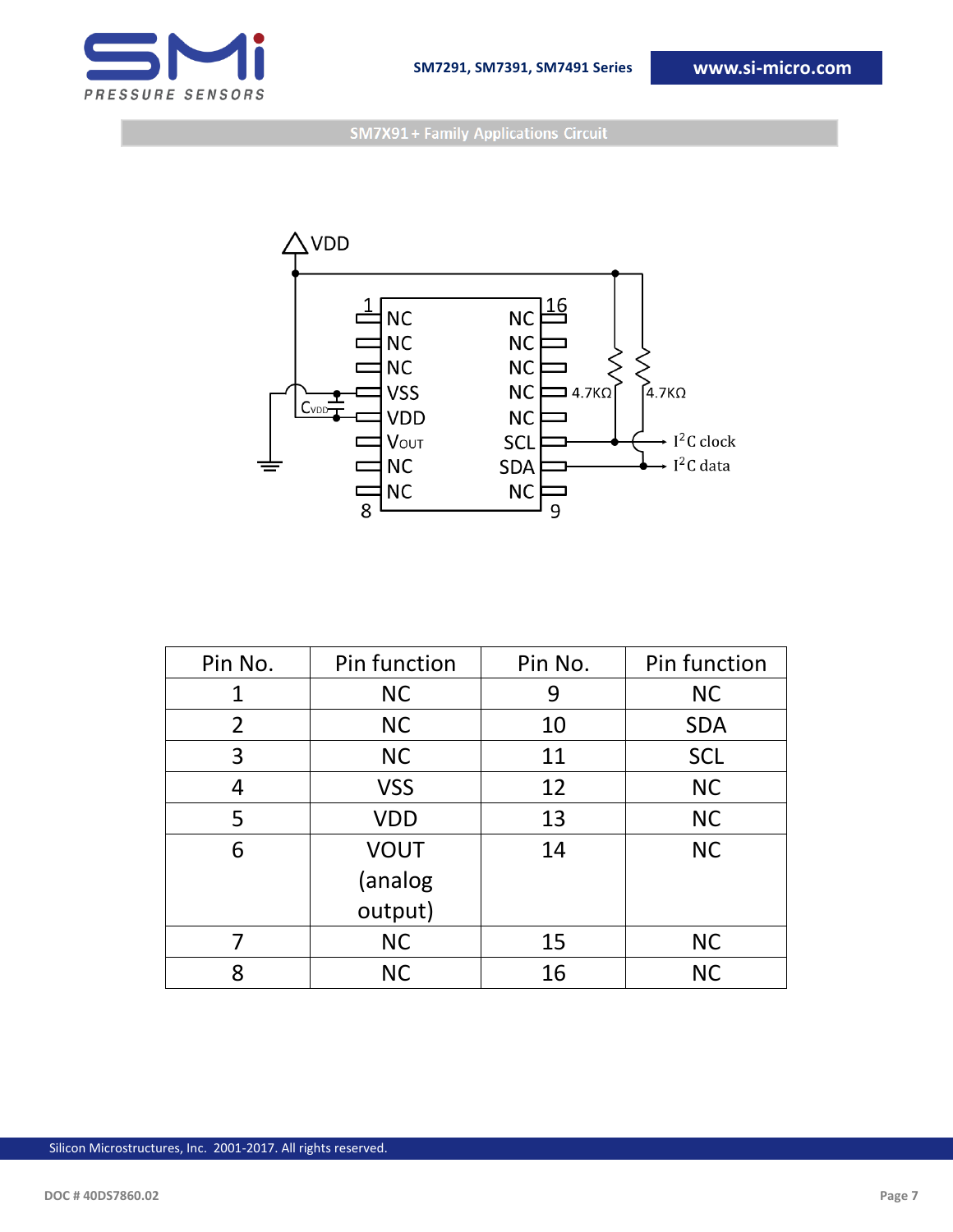

**Ordering Information: Specific part number information is provided on a separate tear sheet for each product. The general part number ordering information is provided below:**

# **Part Number Legend**